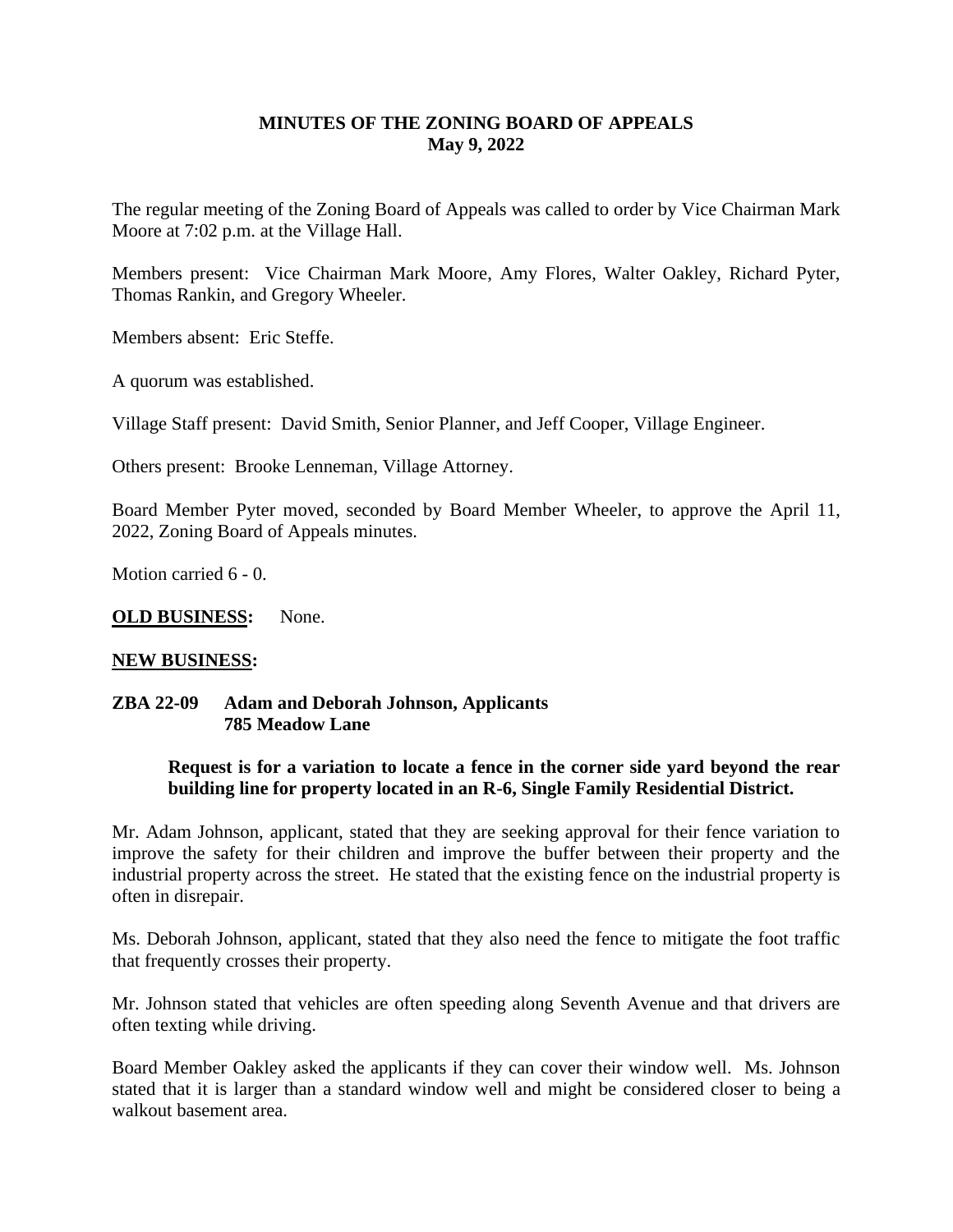## **Minutes of the May 9, 2022, Zoning Board of Appeals Meeting Page 2 of 3**

Board Member Wheeler asked if the installation of the fence will have any impact on existing landscaping. Ms. Johnson stated that it will not impact landscaping other than some minor trimming back some vegetation.

Chairman Moore asked the petitioners if they are ready for the Zoning Board of Appeals to make a recommendation.

*In the matter of ZBA 22-09, Board Member Wheeler moved, seconded by Board Member Flores, to recommend the Village Board of Trustees approve a variation to locate a fence in the corner side yard beyond the rear building line for property located in an R-6, Single Family Residential District, in accordance with the plans submitted.*

*Motion carried 6 - 0.*

| Ayes:   | Moore, Flores, Oakley, Pyter, Rankin, Wheeler |
|---------|-----------------------------------------------|
| Nays:   | <i>Steffe</i>                                 |
| Absent: | <i>None</i>                                   |

# **ZBA 22-10 Donna M. Kenski, Applicant 700 S. Fourth Avenue**

# **Request is for a variation to reduce the minimum required rear yard setback from 35 feet to approximately 27.5 feet in order to construct a house addition for property located in an R-6, Single Family Residential District.**

Mr. Adam Kingen, Envy Sunrooms and agent for the applicant, stated that the scope of work will be to replace an existing sunroom with a new sunroom of the same size. He stated that they are not taking up any additional green space.

Board Member Oakley asked if there will be any impact upon storm water drainage. Mr. Kingen stated that there will not be any impact upon the storm water drainage system.

Board Member Rankin asked for clarification regarding the building materials of the sunroom. Mr. Kingen stated that the structure will be maintenance free and the materials will comprise of glass walls with a knee wall component.

*In the matter of ZBA 22-10, Board Member Oakley moved, seconded by Board Member Wheeler, to recommend the Village Board of Trustees approve a variation to reduce the minimum required rear yard setback from 35 feet to approximately 27.5 feet in order to construct a house addition for property located in an R-6, Single Family Residential District, in accordance with the plans submitted.*

*Motion carried 6 - 0.*